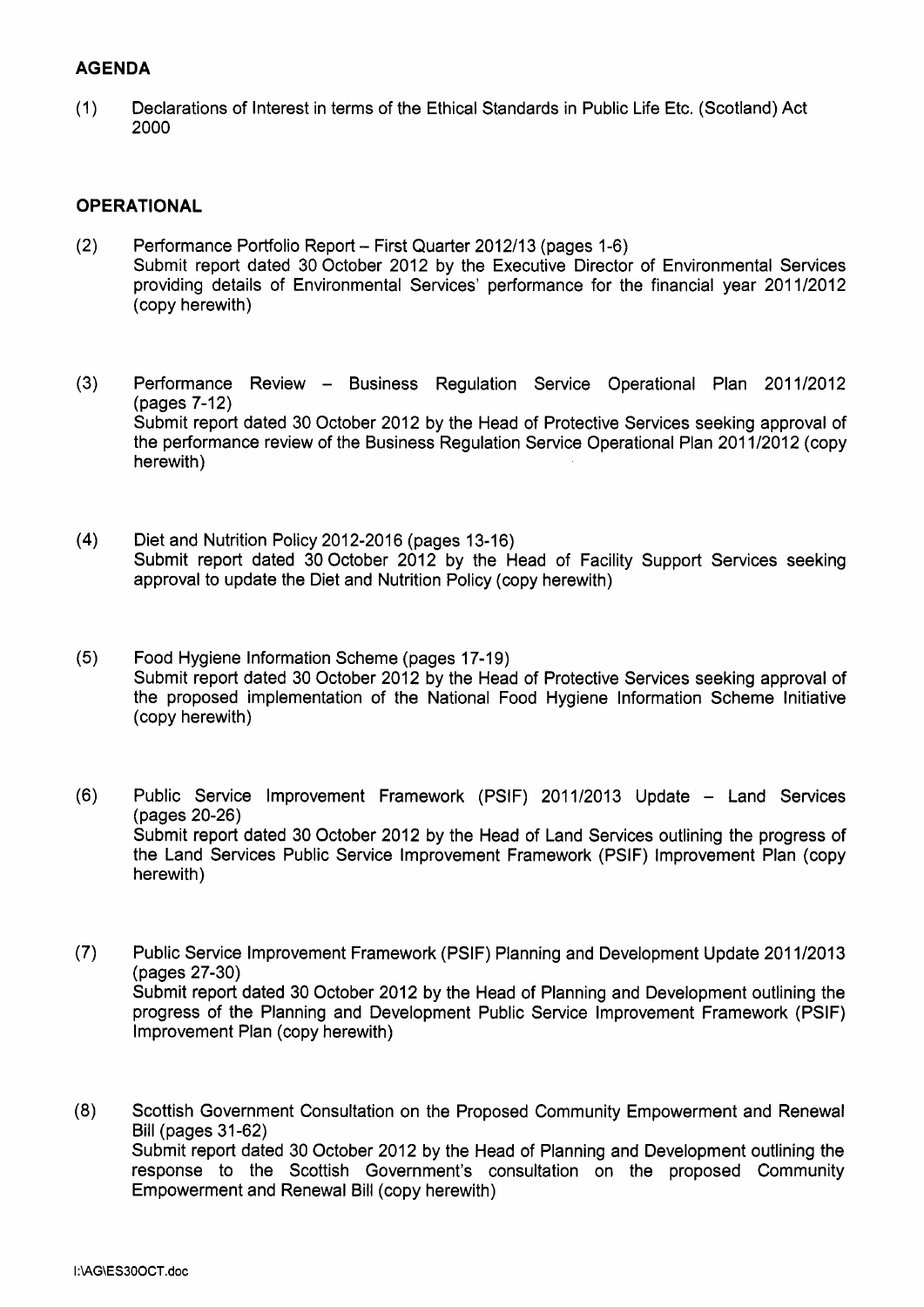- Update in Council Plans for the Introduction of Food Waste Collections and Glass Recycling  $(9)$ (pages 63-66) [Submit report dated 30 October 2012 by the Executive Director of Environmental Services in](http://mars.northlan.gov.uk/xpedio/groups/public/documents/report/077006.pdf)  relation to the implementation of a Food Waste Recycling Service and Glass Recycling Service (copy herewith)
- $(10)$ Beautiful North Lanarkshire Campaign 2012 (pages 67-68) [Submit report dated 30 October 2012 by the Head of Land Services outlining the results from](http://mars.northlan.gov.uk/xpedio/groups/public/documents/report/077007.pdf)  the Beautiful North Lanarkshire Campaign 2012 (copy herewith)
- $(11)$ The John Muir Way Long Distance Route (pages 69-70) Submit report dated 30 October 2012 by the Head of Land Services regarding the development of the long distance route of the John Muir Way (copy herewith)
- $(12)$ Land Surplus to Requirements
	- Land at Milton Street, Motherwell (pages 71-72)  $(a)$ Submit report dated 30 October 2012 by the Head of Land Services seeking approval [to declare land at the corner of Milton Street, Motherwell surplus to operational](http://mars.northlan.gov.uk/xpedio/groups/public/documents/report/077009.pdf)  requirements (copy herewith)
	- $(b)$ Land at Viewpark Nursery, New Edinburgh Road, Uddingston (pages 73-74) Submit report dated 30 October 2012 by the Head of Land Service seeking approval to declare land at Viewpark Nursery, New Edinburgh Road, Uddingston surplus to operational requirements (copy herewith)
	- $(c)$ Land at Berryhill Road, Allanfaulds Road, Hume Road and Burn Road, Cumbernauld (pages 75-79) [Submit report dated 30 October 2012 by the Head of Land Services seeking approval](http://mars.northlan.gov.uk/xpedio/groups/public/documents/report/077011.pdf)  to declare land at Berryhill Road, Allanfaulds Road, Hume Road and Burns Road, Cumbernauld, surplus to operational requirements (copy herewith)
	- $(d)$ Land at Old Edinburgh/Laburnum Road, Uddingston (pages 80-81) Submit report dated 30 October 2012 by the Head of Land Service seeking approval to [declare land at the corner of Old Edinburgh Road and Laburnum Road, Uddingston](http://mars.northlan.gov.uk/xpedio/groups/public/documents/report/077012.pdf)  surplus to operational requirements (copy herewith)
	- $(e)$ Land at Newmains Library, Manse Road, Newmains (pages 82-83) [Submit report dated 30 October 2012 by the Head of Land Service seeking approval to](http://mars.northlan.gov.uk/xpedio/groups/public/documents/report/077013.pdf)  declare land to the south east of Newmains Library, Newmains, surplus to operational requirements (copy herewith)

# **PETITION**

(13) [Pruning or Removal of Trees Situated at the Public Footpath Between Magnolia Street and](http://mars.northlan.gov.uk/xpedio/groups/public/documents/report/077014.pdf)  Allanton Grove, Wishaw (page 84) Submit report dated 8 October 2012 by the Head of Land Services providing an update in relation to the work undertaken at the public footpath between Magnolia Street and Allanton Grove, Wishaw (copy herewith)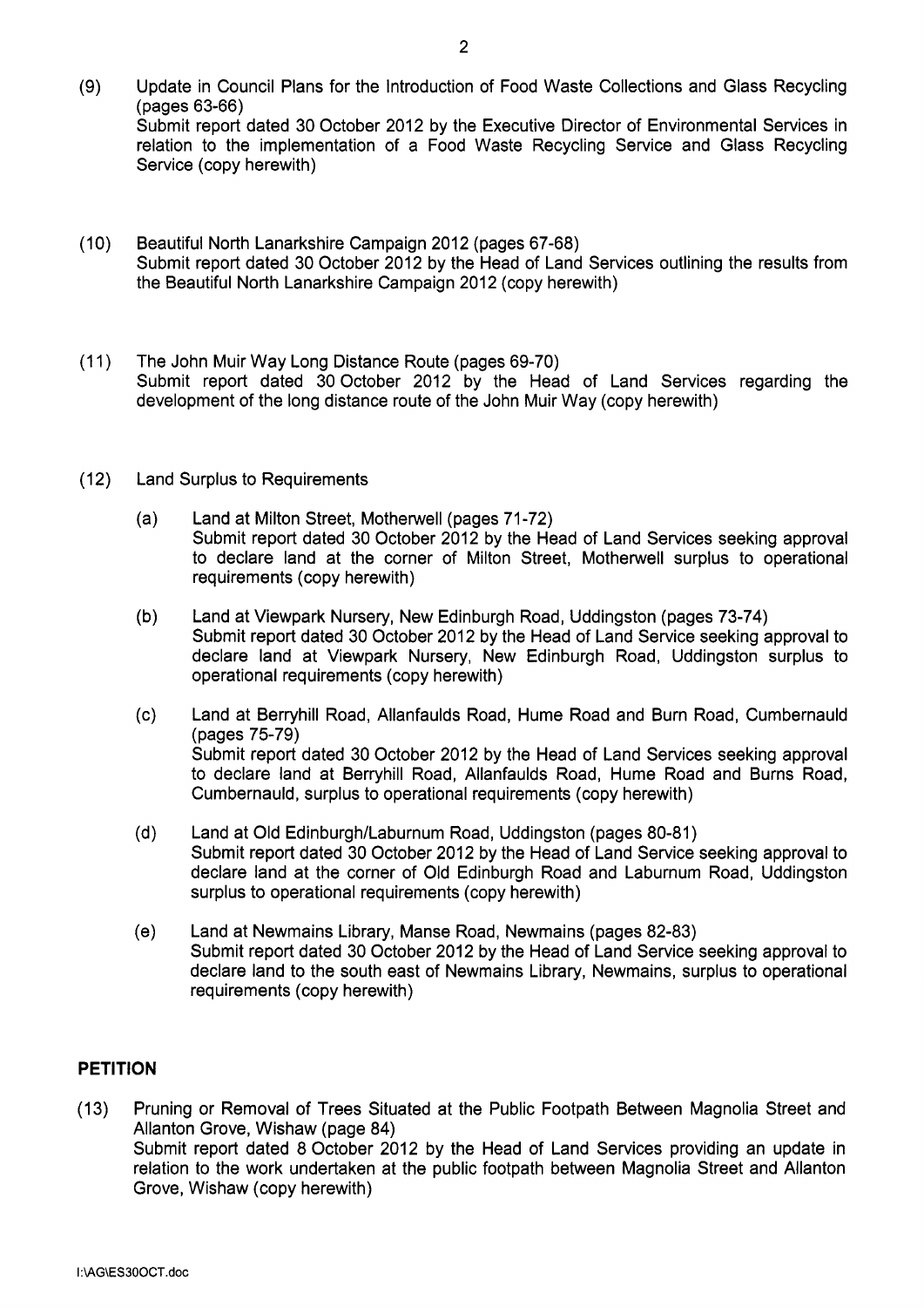(14) [Objection to the Operation of a Waste Management Plant at Lenziemill Road, Cumbernauld](http://mars.northlan.gov.uk/xpedio/groups/public/documents/report/077015.pdf)  and Request for the Relocation of the Plant (pages 85-87) Submit (1) report dated 29 August 2012 by the Head of Central Services advising of the receipt of a petition objecting to the operation of a waste management plan at Lenziemill Road, Cumbernauld and requesting that the plant be relocated, and (2) report dated 30 October 2012 by the Head of Protective Services in response to the petition (copies herewith)

## **FINANCIAL**

- (1 5) [Revenue Monitoring Report Environmental Services \(pages 88-93\)](http://mars.northlan.gov.uk/xpedio/groups/public/documents/report/077016.pdf)  Submit report dated 30 October 2012 by the Executive Director of Environmental Services advising of the overall financial position of Environmental Services (copy herewith)
- (16) Composite Capital Programme Monitoring Report (pages 94-98) Submit report dated 30 October 2012 by the Executive Director of Environmental Services advising of the financial performance of the Capital Programme (copy herewith)
- (1 7) Building Cleaning Trading Accounts (pages 99-101) Submit report dated 30 October 2012 by the Executive Director of Environmental Services advising of the provisional year end position of the Building Cleaning Trading Accounts and [outlining the management action required to control income and expenditure levels \(copy](http://mars.northlan.gov.uk/xpedio/groups/public/documents/report/077018.pdf)  herewith)
- (1 8) Catering Trading Accounts (pages 102-1 04) Submit report dated 30 October 2012 by the Executive Director of Environmental Services advising of the provisional year end position of the Catering Trading Accounts and outlining the management action required to control income and expenditure levels (copy herewith)
- (19) Fleet Operations Trading Accounts (pages 105-107) [Submit report dated 30 October 2012 by the Executive Director of Environmental Services](http://mars.northlan.gov.uk/xpedio/groups/public/documents/report/077020.pdf)  advising of the provisional year end position of the Fleet Operations Trading Accounts and outlining the management action required to control income and expenditure levels (copy herewith)
- (20) Land Management Trading Accounts (pages 108-1 10) Submit report dated 30 October 2012 by the Executive Director of Environmental Services advising of the provisional year end position of the Land Management Trading Accounts and [outlining the management action required to control income and expenditure levels \(copy](http://mars.northlan.gov.uk/xpedio/groups/public/documents/report/077021.pdf)  herewith)